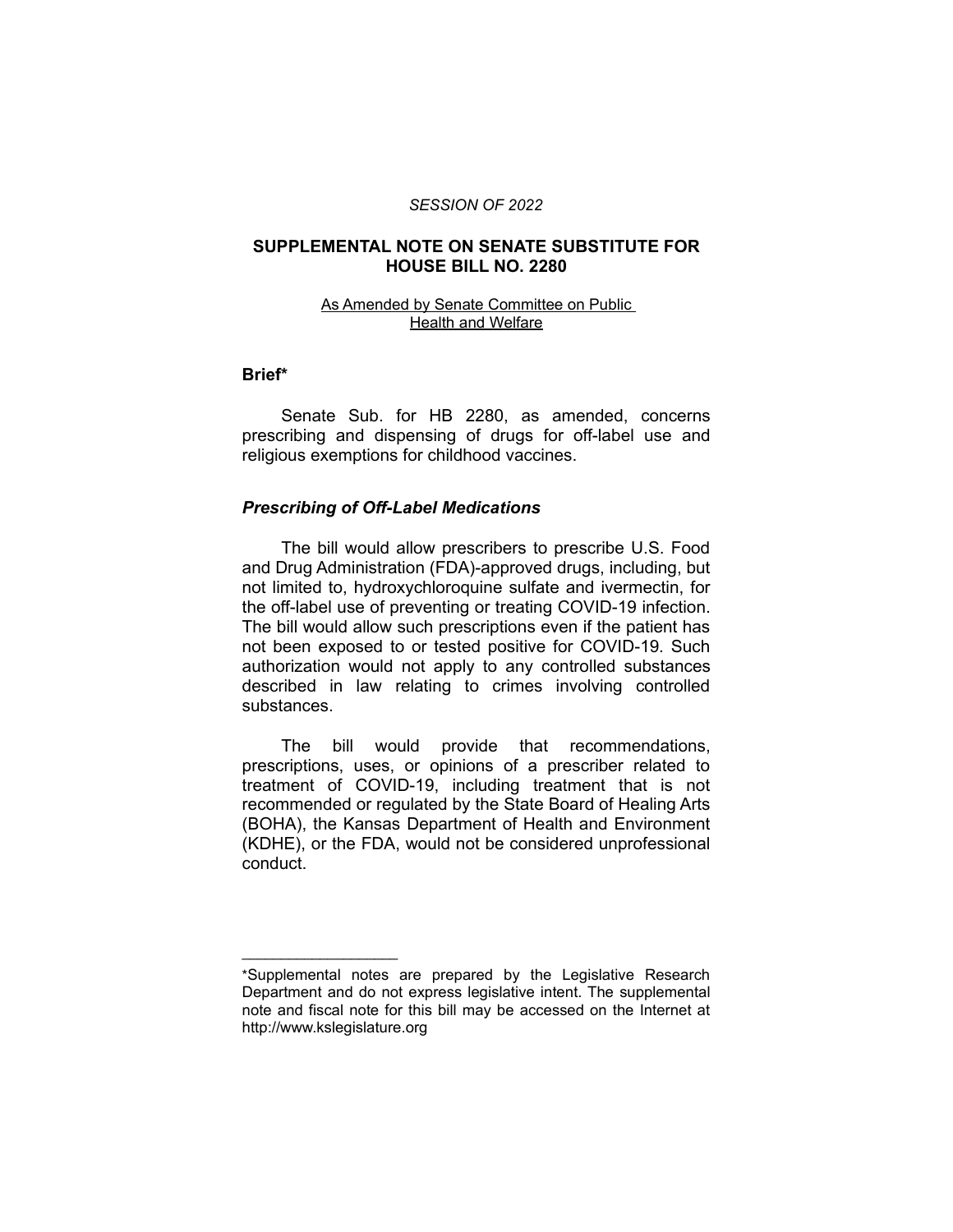# *Definitions*

The bill would define the following terms:

- "COVID-19" would mean the disease caused by the novel coronavirus identified as SARS-CoV-2;
- "Disciplinary Action" would mean a licensing board's revocation, limitation, suspension, or denial of a license, a licensee being publicly censured or placed under probationary conditions, or any other discipline issued by a licensing board for unprofessional conduct;
- "Off-label use" would mean prescribing prescription drugs for treatments other than those stated in the labeling approved by the FDA;
- "Prescriber" would mean a person licensed by BOHA to practice medicine and surgery in this state or a "mid-level practitioner" as defined in the Pharmacy Act of the State of Kansas; and
- "Unprofessional conduct" would mean "professional incompetency" as defined in statute governing the regulation of nursing and "unprofessional conduct" as defined in statute concerning BOHA.

# *Dispensing of Off-Label Medications*

The bill would amend the Pharmacy Act of the State of Kansas (Act) to prohibit pharmacists from refusing to fill or refill any prescription if the basis of such refusal is based on a known or assumed diagnosis of a COVID-19 infection or its prophylactic treatment.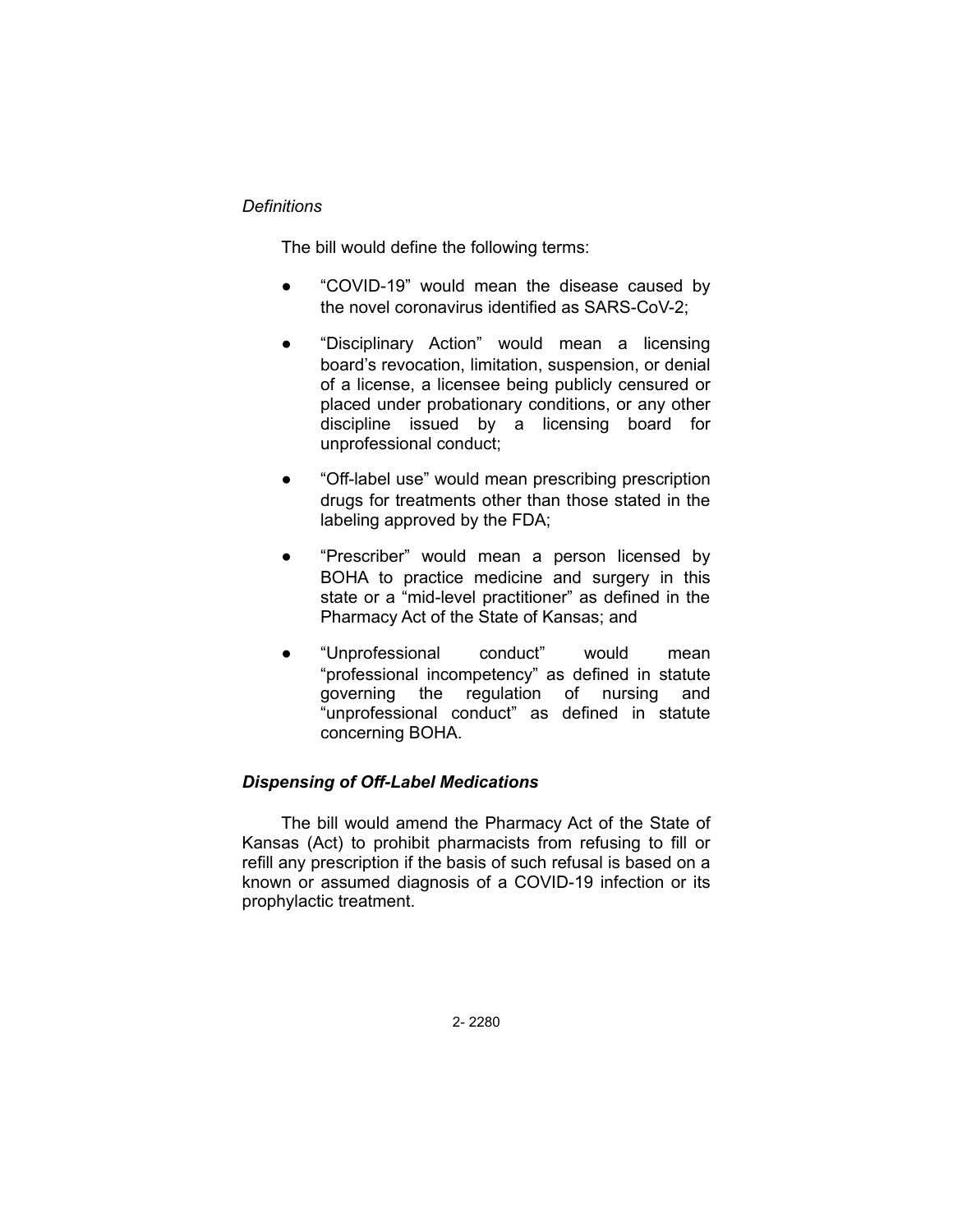## *Exemptions for Vaccines*

The bill would amend law relating to child care facilities and schools to provide that children and students enrolling in a child care facility, school, or preschool or day care facility operated by a school, would be exempt from immunizations required by the Secretary of Health and Environment if such immunizations would violate sincerely held religious beliefs. The bill would provide that, in the case of a child care facility, the person maintaining a child care facility or, in the case of a school or preschool or day care operated by a school, a school district's Board of Education, such an exemption would be granted without inquiring into the sincerity of the request.

The bill would specify that "religious beliefs," as they relate to immunization exemptions in the bill, include, but are not limited to, theistic and non-theistic moral and ethical beliefs as to what is right and wrong that are sincerely held with the strength of traditional religious views.

The bill would also make technical amendments, including replacing the word "pupil" with "student."

The bill would be in effect upon publication in the *Kansas Register*.

## **Background**

HB 2280, as introduced, would have updated statutes relating to the powers, duties, and functions of the State Board of Pharmacy. On February 8, 2022, the Senate Committee on Public Health and Welfare inserted the provisions of SB 381, as amended by the Senate Committee, (immunization requirements) and the provisions of SB 398 (prescription off-label use) and recommended a substitute bill.

[*Note:* The contents of HB 2280, as amended by the Senate Committee, were inserted into Sub. for SB 238 during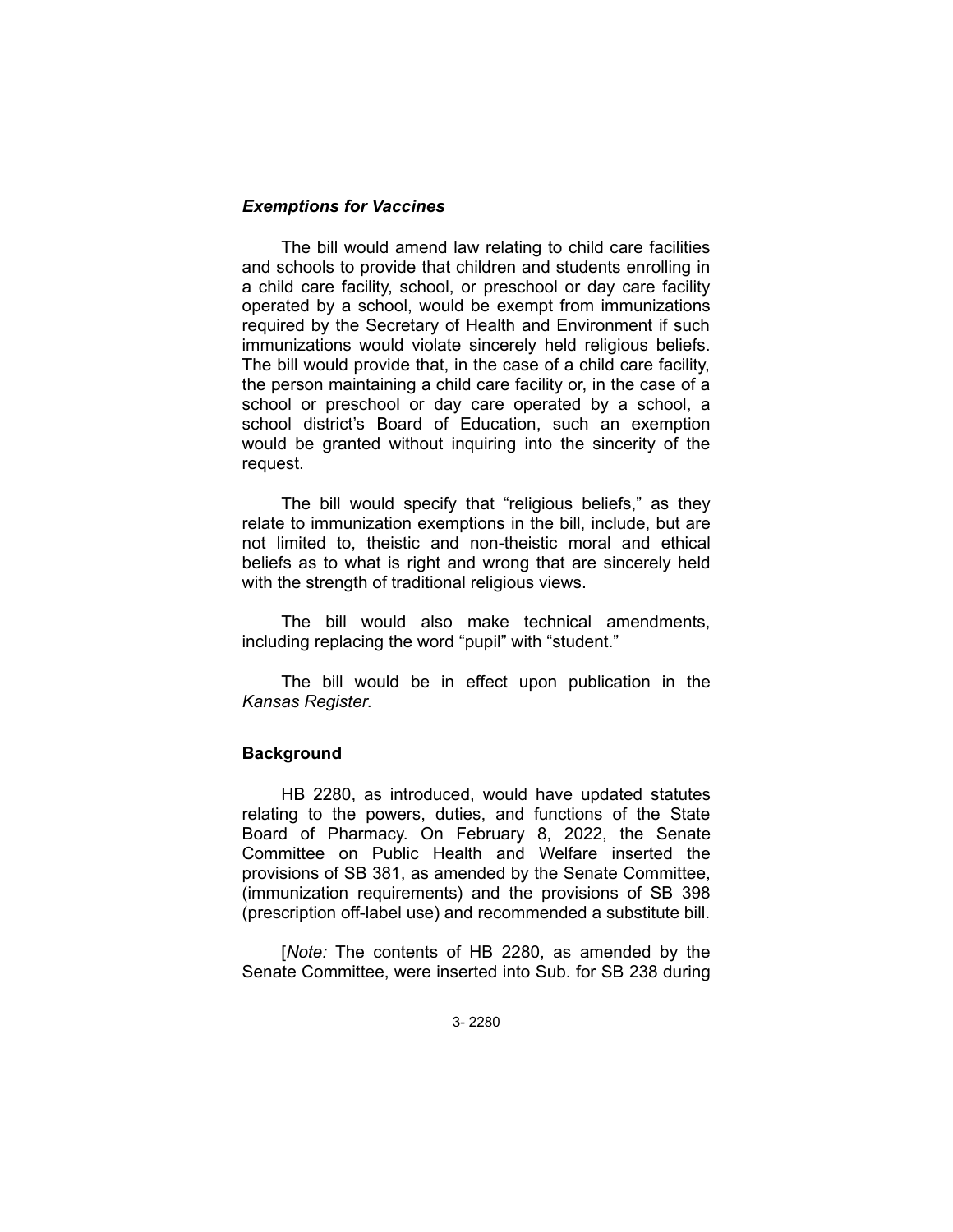the conference committee process. The bill was passed by the Legislature and signed into law by the Governor on May 19, 2021.]

On February 10, 2022, the bill was withdrawn from the Calendar and rereferred to the Senate Committee.

On March 8, 2022, the Senate Committee amended the bill to:

- Clarify that nothing in the bill would be construed as preventing a pharmacist from refusing to fill or refill any prescription if, in the pharmacist's professional judgment and discretion, such pharmacist is of the opinion that it should not be filled or refilled, unless such refusal is based solely on a known or assumed diagnosis of a COVID-19 infection or its prophylactic treatment;
- Remove the retroactive application of the bill's provisions for off-label prescriptions to any disciplinary action accruing on or after March 12, 2020;
- Remove the requirement for licensing boards for prescribers to independently review all disciplinary action for acts accruing between March 12, 2020, and the bill's effective date; and
- Remove the requirement for the licensing boards for prescribers to reconsider and rescind such disciplinary action.

### *SB 381 – Prescriptions for Off-label Use*

SB 381 was introduced by the Senate Committee on Public Health and Welfare at the request of Senator Hilderbrand.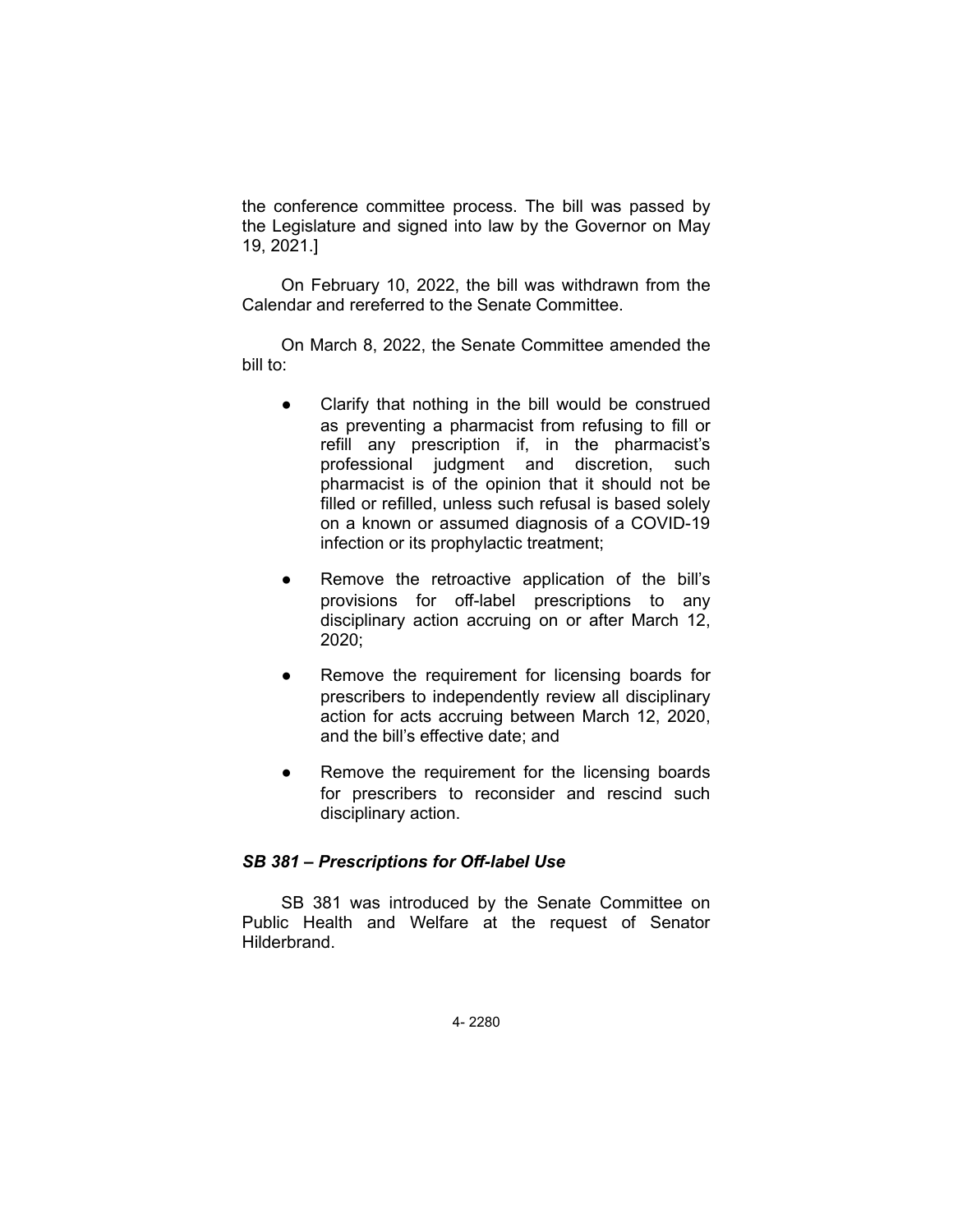### *Senate Committee on Public Health and Welfare*

In the Senate Committee hearing, Senator Steffen and nine private citizens provided **proponent** testimony, stating that doctors should not be limited in the range of potential treatment options available for preventing and treating COVID-19 and that patients should have access to the medications prescribed to them.

Several hundred private citizens submitted written-only proponent testimony.

A representative of the Kansas Medical Society provided neutral testimony, stating that patient autonomy should be balanced with best practices and standard of care and expressing concern the bill would remove the ability to bring certain claims against unprofessional conduct or substandard care.

A representative of the Kansas State Board of Healing Arts provided written-only neutral testimony.

Written-only opponent testimony was submitted by the the University of Kansas Health System on behalf of Ascension Via Christi Health, University of Kansas School of Health Professions, and University of Kansas physicians.

The Senate Committee amended the bill to remove language relating to pharmacists, including "a pharmacist shall dispense," and to specify that pharmacists are prohibited from refusing to fill or refill any prescription used to treat or prevent a COVID-19 infection.

The Senate Committee also amended the bill to add the contents of SB 398.

The Senate Committee placed the contents of SB 381, as amended, into HB 2280 and recommended a substitute bill be passed.

5- 2280